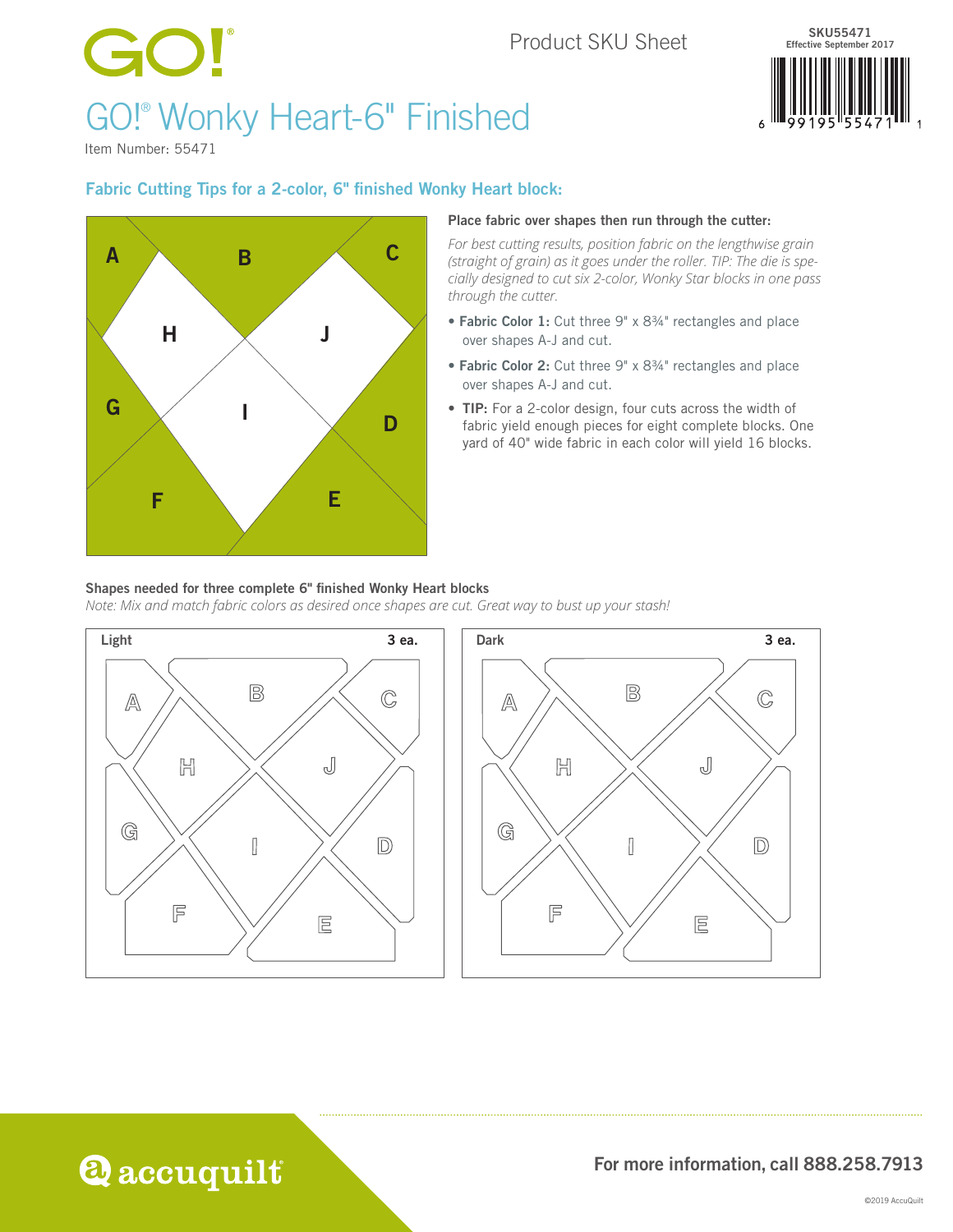

## **@accuquilt**

### For more information, call 888.258.7913